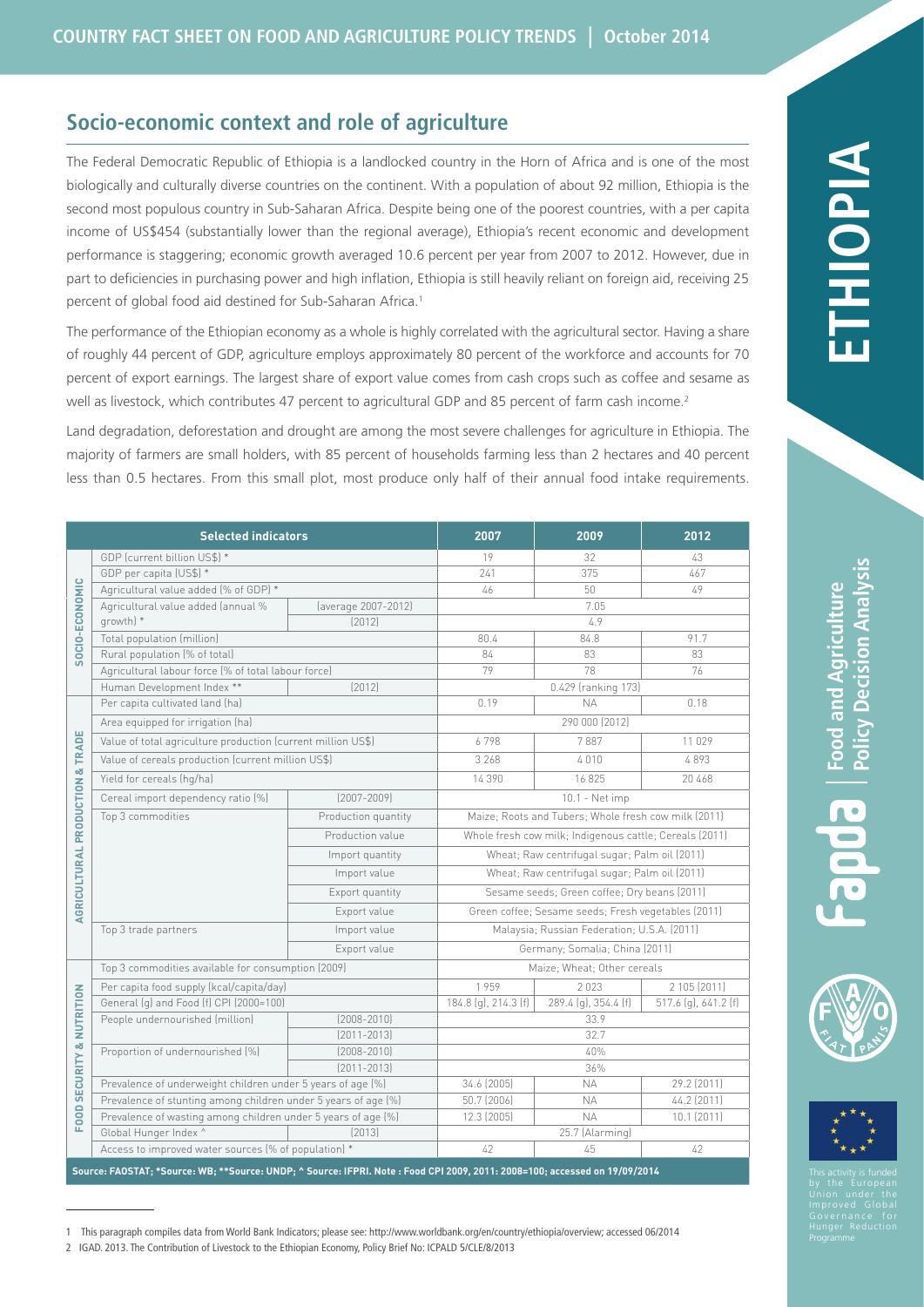Furthermore, land use per capita is decreasing due to population growth, even though only 15 percent of the arable land potential has been cultivated.<sup>3</sup>

According to the 2013 MDG Report, Ethiopia is among the best performing countries in Africa, given their starting situation. HDI value increased from 0.275 in 2000 to 0.396 in 2012 (an increase of 40 percent). However, the HDI as an aggregate measure conceals unequally distributed growth gains. The Gini index on the other hand, which measures inequality, rose from 30.0 to 33.6 from 2000 to 2011, likely driven by the increasing wealth gap between urban and rural populations.<sup>4</sup>

# **1. Government objectives in agriculture, food and nutrition security**

The government's central economic strategy guiding the integrated and comprehensive policies aimed at achieving poverty reduction and broad based economic growth is **Agricultural Development Led Industrialization (ADLI)**. Launched in 1991 in cooperation with the World Bank (WB) and International Monetary Fund (IMF), this long-term strategy aims to transform the economic structure of the country in a shift from subsistence to commercial agriculture for the growth of industry and services. In order to fulfil this development vision, two 5-year plans have been implemented over the 2007-2013 review period. During the **Plan for Accelerated and Sustained Development to End Poverty (PASDEP) 2005/06 to 2009/10**, Ethiopia achieved rapid agricultural development led economic growth and witnessed progress in the targeted growth of the service sector. Yet, the growth and development targets for the current **Growth and**  **Transformation Plan (GTP) 2010/11-2014/15** are even higher: to maintain or exceed an average GDP growth rate of 11 percent and to achieve MDG targets by 2015. More specifically, the plan aims to enhance and strengthen productivity of small holder farmers and pastoralists, marketing systems, private sector engagement, irrigation and infrastructure, and to significantly reduce the number of chronically food insecure households.

The **Policy Investment Framework (PIF) 2010-2020** aims to operationalize the GTP, ADLI, and the CAADP Compact signed in 2009 by prioritizing and planning investments, and securing finance needed from government and international development partners. The **Agriculture Growth Program (AGP) 2010-2015** also falls under the broader ADLI and GTP, attempting to increase productivity, market performance and processing along the entire value chain of several key commodities.<sup>5</sup>

# **2. Trends in key policy decisions (2007-2013)**

# **2.1 Producer-oriented policy decisions**

Over the last decade, Ethiopia's support to the agricultural sector has been evident: they have either met or surpassed their 10 percent CAADP commitment; implemented several medium and large scale irrigation projects; developed and disseminated strong agricultural research and technology; and increased access to agricultural finance. Innovative and integrated actions to modernize and facilitate the transformation from subsistence to commercial agriculture are being implemented by the Ministry of Agriculture and Rural Development (MoARD), many based on strategies derived through the Agricultural Transformation Agency (ATA). Created in 2011, the ATA has the mandate of identifying systemic constraints in the agricultural sector and addressing them through collaboration with a wide range of stakeholders

including private sector, civil society, government ministries and development partners.

#### **Strengthening linkages between agricultural research and extension for value chain development**

A core target of the government's agricultural expenditures has long been the public agricultural extension system.<sup>6</sup> Although the share in overall agricultural support has dropped from 15 percent in 2006 to 2 percent in 2012, an average of US\$ 155 million was spent annually on extension during this period.<sup>7</sup> The Agricultural Technical and Vocational Education and Training (ATVET) centres are at the base of the human capital creation and utilization system, training Development Agents (DAs) who in turn train farmers through the Farmer Training Centres (FTCs).<sup>8</sup>

7 [MAFAP: Public Expenditure](http://www.fao.org/mafap/database/public-expenditure/en/) database; accessed on 09/07/2014

<sup>3</sup> This and the previous paragraph utilize information from the African Economic Outlook 2011/12 and [USAID. 2011. Ethiopia Country Profile: Property Rights and Resource Governance](http://theredddesk.org/sites/default/files/resources/pdf/USAID_Land_Tenure_Ethiopia_Profile.pdf)

<sup>4</sup> This paragraph was composed using information from [UNDP. 2014. MDG Report 2013](http://www.undp.org/content/dam/undp/library/MDG/english/MDG Regional Reports/Africa/MDG report 2013 summary_EN.pdf) and [UNDP. 2013. Ethiopia: HDI values and rank changes in the 2013 Human Development Report](http://hdr.undp.org/sites/default/files/Country-Profiles/ETH.pdf) and World Bank Indicators; http://data.worldbank.org/indicators; accessed on 28/03/2014

<sup>5</sup> This section was composed using information gathered from the [MoARD. 2010. Ethiopia's Agricultural Sector Policy and Investment Framework \(PIF\) 2010-2020](http://www.caadp.net/pdf/Ethiopia Post-Compact Investment Plan.pdf), The GoE website: [http://www.](http://www.ethiopia.gov.et/policies-and-strategies1) [ethiopia.gov.et/policies-and-strategies1](http://www.ethiopia.gov.et/policies-and-strategies1) accessed on 01/04/2014, and the ATA website: <http://www.ata.gov.et/priorities/national-growth-transformation-plan/>; accessed on 01/04/2014

<sup>6</sup> The field-level extension service has a strong foundation of FTCs and trained development agents (DAs) already in place in the field. Roughly 8,489 FTCs have been created throughout Ethiopia, and about 62,764 DAs have been trained in total, with a reported 45,812 staffed on location; for more information. Davis, K. et al.2010. In Depth Assessment of the Public Agricultural Extension [System of Ethiopia and Recommendations for Improvement. IFPRI](http://www.ifpri.org/sites/default/files/publications/ifpridp01041.pdf)

<sup>8</sup> Jones, K. The Role of Agricultural Technical and Vocational Education and Training in Developing Countries. Pennsylvania State University.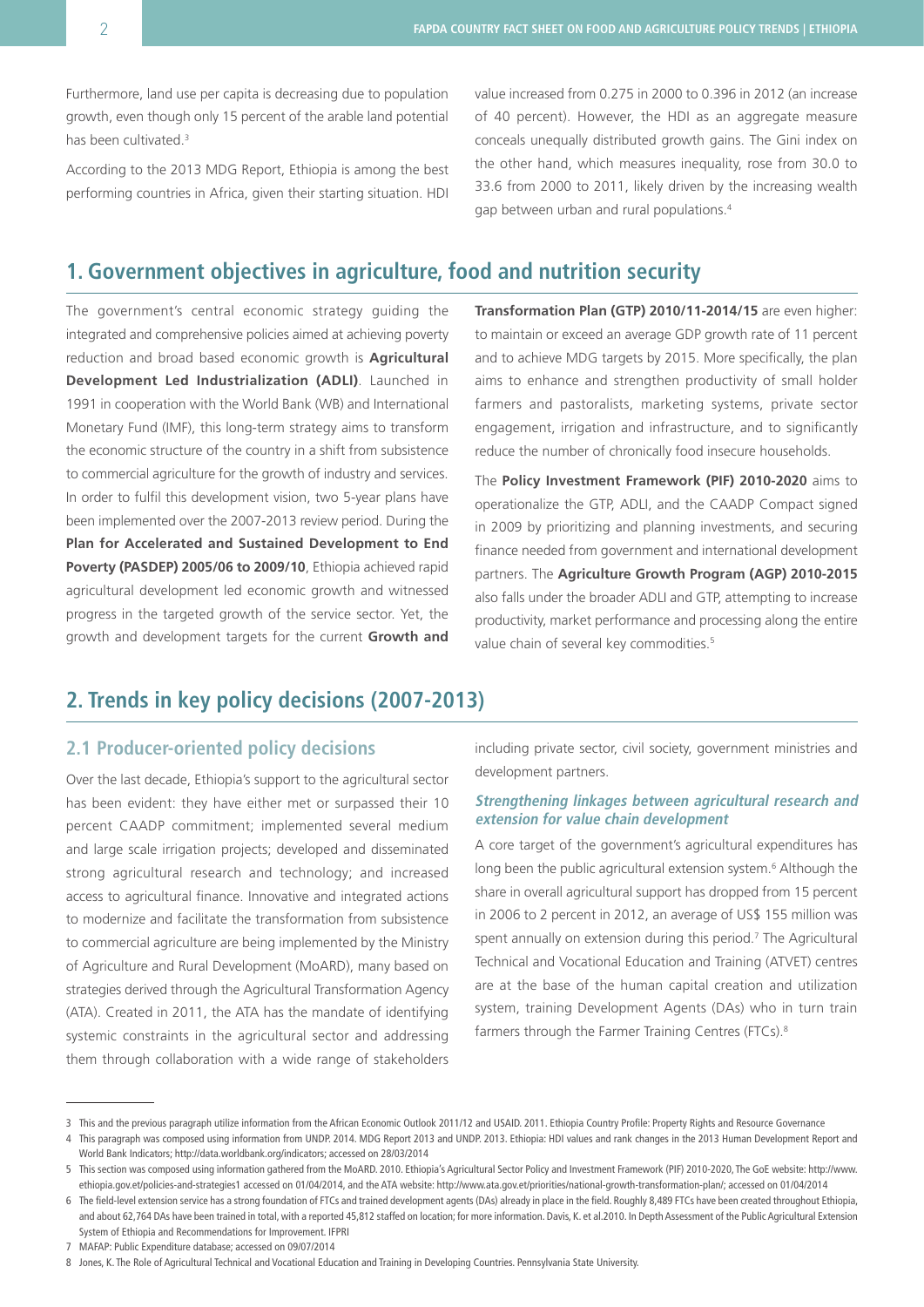Vital linkages between research institutions and this vast extension program are being developed and reinforced. Just one example of this collaboration between the the ATA, MoA and Ethiopian Institute for Agricultural Research (EIAR) is the National 2013 Working Strategy for Strengthening Ethiopia's Tef Value Chain that aims to double productivity by 2018 through dissemination of improved agronomic practices, namely, Improved teff varieties, Reduced seed rate and Row planting (known collectively as TIRR). The TIRR programme has been progressively scaled up since 2011 where the first pilot farmers achieved yield increases of 30 to 80 percent. In 2012, 400 000 farmers were trained by 25 000 DAs and reached more than 2 million farmers in 2013. This type of hands on training is an important first step in revamping the extension system and its ability to respond to the needs of farmers. Currently, the majority of DAs and district level staff have strong technical skills and theoretical knowledge, yet are lacking in practical skills to assist farmers. With increased production, the GoE envisions in the long term, a major policy shift to export teff by 2016/17.

## **Improving availability of and access to agricultural inputs for efficiency and sustainability**

The seed sector is undergoing a modernization process that promotes public-private partnerships, moving away from the state led regulations developed in 2000. The new Seed Proclamation was ratified by Parliament on January 24 2013, as part of a seed sector strategy aimed at increased inspection and certification, genetic consistency and greater seed supply. The main objective of the seed proclamation and strategy is to increase private sector participation in seed development, multiplication and distribution. This seed proclamation is launched as part of the G8 New Alliance commitments.

Fertilizer use in Ethiopia has increased but yields have been constrained by a limited variety of increasingly costly imported fertilizers, namely diammonium phosphate (DAP).9 The GoE in partnership with the ATA are taking initiative to address soil depletion caused primarily by intensive cropping and over grazing with the end goal of sustainably increasing productivity. The Fertilizer Blending Program was launched in February 2013 to oversee the establishment of four high-capacity blending facilities and testing at 5 000 training centers and 50 000 farmer plots. The Integrated Soil Fertility Management System (ISFM) and the Ethiopian Soil Information System (EthioSIS) are designed to map and assess the soil nutrient needs of each area, aiding the creation of optimal fertilizer blends and informing application rates.

A new directive for the disbursement of agricultural inputs has been developed by the MoA in partnership with the ATA and was presented to stakeholders nearing the close of 2013. Credit will be available through micro-finance institutions (MFIs) in the form of vouchers as opposed to cash provided through farmer cooperatives. This is intended to relieve pressure from the regional agricultural bureaus which, under the current system, are responsible for the 100 percent guarantee to the Commercial Bank of Ethiopia in case of default.

## **Continued efforts to increase tenure security for small and large-scale rural investment**

In line with Ethiopia's objectives to encourage private investment (domestic and foreign) in large-scale commercial farms, the Agricultural Investment Support Directorate (AISD) was created within the Ministry of Agriculture and Rural Development (MoARD) in 2009. The Directorate's mandate was to negotiate long term leases for over 2.8 million hectares of land with the objective to boost productivity, employment, develop infrastructure, promote energy security through biofuel production and facilitate technology transfer. This policy, however, and the subsequent large-scale, long-term leases that followed have been highly controversial in terms of transparency of lease contracts and adequate consultation of current users.<sup>10</sup> Furthermore, since businesses were not utilizing the land, the Ministry suspended land provision in March 2012.

In order to address these issues and improve the enabling environment for investments, two important actions have been taken: 1) the MoA is establishing an Agricultural Economic Zone (AEZ), identifying suitable land and correspondingly appropriate crops with a focus on commercial crops such as cotton, rubber and palm; and 2) a new autonomous federal agency has been created with the mandate to facilitate and oversee all agricultural investments and land administration, tasks that were previously dealt with separately and through decentralized regional offices. Formed in September 2013, the Agricultural Investment Land Administration Agency replaces the AISD and is working to secure land tenure rights, improve access and land-use management.

# **2.2 Consumer-oriented policy decisions**

In an effort to mitigate the impacts of future environmental or economic hazards, Ethiopia has focused on resilience building through safety nets, nutrition, and price stabilization. Furthermore, in light of these and other objectives, the National Social Protection Strategy (2014-2019) was drafted in 2012, aiming to institutionalize employment, health, educational and other social support mechanisms.<sup>11</sup>

<sup>9</sup> Currently, there is only one state company importing fertilizer and prices are set by MoARD which may not fully capture all relevant elements in price formation. For detail, please see; [Heffernan,](http://www.ifdc.org/R-D/Research/Ethiopia-Fertilizer-Assessment/)  [P. et al. Ethiopia Fertilizer Assessment. IFDC](http://www.ifdc.org/R-D/Research/Ethiopia-Fertilizer-Assessment/) and ATA. 2013. Status of soil resources in Ethiopia and priorities for sustainable management

<sup>10</sup> For more information, please refer to; [Land Deals in Africa: Ethiopia | oaklandinstitute.org](http://www.oaklandinstitute.org/land-deals-africa-ethiopia), [IRIN Africa | ETHIOPIA: The great land-grab debate | Ethiopia | Economy | Food Security | Human Rights](http://www.irinnews.org/report/92292/ethiopia-the-great-land-grab-debate) 11 Ayliffe, T. 2014. National Social Protection Strategy: Second Draft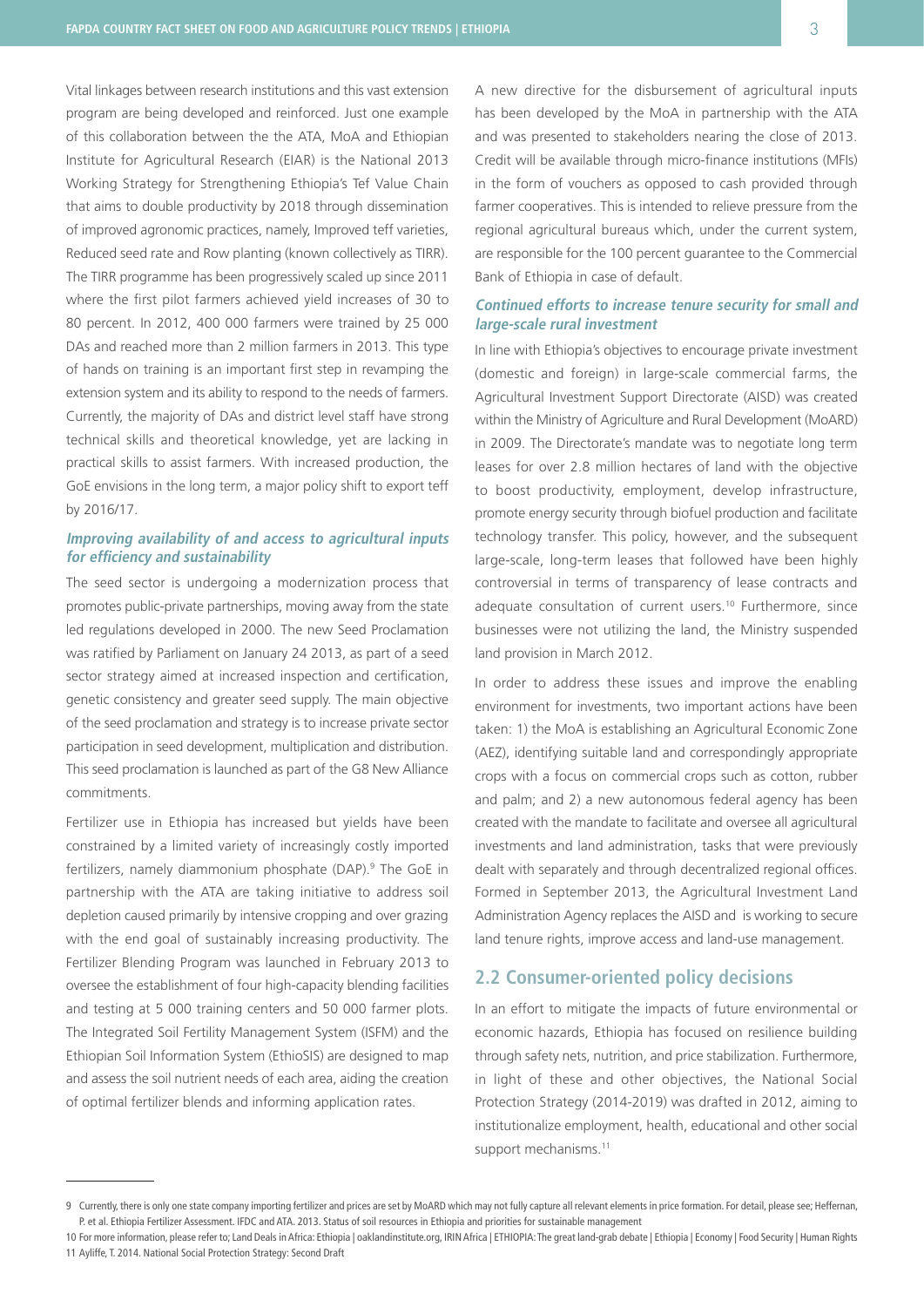## **Building resilience in efforts to promote graduation from safety net programmes**

The long-term objective of the Food Security Program (FSP) 2005-2009/2010-2014 is to achieve sustainable food security for chronic and transitory food insecure households in rural Ethiopia. The Productive Safety Net Program (PSNP), aims to smooth consumption12 of chronically food insecure households, thereby preventing distress sale of assets. A combination of food and cash is provided, often in return for labour on public works.<sup>13</sup> However, 20 percent of client households are unable to supply labour and receive an unconditional transfer known as direct support.

The PSNP has grown immensely since its inception in 2005- 2006: from a budget of US\$ 70 million and about 5 million beneficiaries, to 175 million in Phase II (2007-2009) covering over 7.5 million beneficiaries. Phase III (2010-2014) however, despite a budget increase to 1.3 billion, has recently witnessed a decrease in beneficiaries to 6.9 million. Graduation from PSNP occurs when a household is 'food sufficient' by crossing a regionally determined asset threshold.14 Through the Household Asset Building Program (HABP), a component of the FSP since 2010, rural people can become not only food sufficient but also sustainably food secure, enabling them to graduate from the PSNP and eventually the FSP altogether. The focus of this and other complementary interventions include micro-credit for agricultural inputs, strengthening and establishing Rural Savings and Credit Cooperatives, and technical support for productive investments in irrigation, terracing, livestock fattening and other activities such as beekeeping.15

Critics on the other hand, highlight that food sufficiency and resilience are more complex than asset accumulation and suggest that the use of assets as a proxy for measurement of food sufficiency is flawed and avoids the necessity to address other important factors that constrain livelihoods . Furthermore, there seems to be a lack of understanding below the woreda level of graduation requirements and many clients were unsure of why they were graduated. Government and development partners realized at the beginning of Phase III that moving millions people out of chronic food insecurity by 2014 might be unrealistic and so have already begun undertaking steps toward a post-PSNP program.16

#### **Grain reserves in transition from emergency to safety net and price stabilization purposes**

The Emergency Food Security Reserve Administration (EFSRA) has played a crucial role in mitigating the impact of droughts and emergencies since its establishment in 1982.17 The EFSRA has functioned as a grain custodian, lending to national and international agencies as an immediate source of food in times of crisis. Grain Reserve policy coordination is headed by the MoARD and the Disaster Risk Management and Food Security Sector (DRMFSS)18 which is also acting as an early warning and response system by recording production, consumption, stocks and supplies from all reserves as well as meteorological data.

Since the introduction of the PSNP in 2005 and the coinciding rise in grain prices, grain withdrawals for emergency operations have drastically reduced from 74 percent (1994-2009) to 28 percent (2005-2009), whereas those intended for safety net and price stabilization have increased from 21 and 5 percent (1994- 2009) to 57 and 15 percent (2005-2009), respectively. During the food price crisis of 2008-09, the government and international relief agencies relied heavily on the reserves but only 45 000 out of a total distribution of 212 000 tonnes went to emergency operations, which was less than half the 95 000 tonnes withdrawn for price stabilization in major urban centres. The Ethiopian Grain Trade Enterprise is the parastatal responsible for procuring grain for price stabilization purposes, usually by importing or borrowing from the EFSR and then selling to millers at subsidized prices. This constitutes considerable expenditure effort by the government and national bank.19

### **Scaling up nutrition programmes**

The National Nutrition Strategy / Programme (NNS/NNP) 2008- 2012 and 2013-2015 is a multi-sectoral plan comprising seven ministries with the key objective to ensure that all Ethiopians secure adequate nutritional status in a sustainable manner. The objectives of the current phase are to both strengthen and scale up current nutrition interventions and to include new initiatives targeting the most vulnerable (women and children) such as the Accelerated Stunting Reduction Initiative and the National Food Fortification Programme.

The Ministry of Education launched the National School Health and Nutrition Strategy (SHN) in 2012 to improve access to services for 19 million school-age children through public and private

<sup>12</sup> PSNP provides transfers to food-insecure households, equivalent to 15 kilos of cereal per household member per month for six months a year. Households that are required to work for this transfer must work for five days to receive the transfer for one person.

<sup>13 &</sup>quot;Some 60 per cent of public works projects are in soil and water conservation, with the main aim of improving agricultural and natural-resource productivity in these areas and thus helping to address one of the root causes of food insecurity: low productivity in agriculture in rural Ethiopia." [Lieuw-Kie-Song, M.2011. Integrating Public Works and Cash Transfers in Ethiopia](http://www.ipc-undp.org/pub/IPCWorkingPaper84.pdf)

<sup>14</sup> A household graduates as food sufficient when "in the absence of receiving PSNP transfers, it can meet its food needs for all 12 months and is able to withstand modest shocks." 15 This paragraph is composed from several sources; [GoE/CAADP. 2013. Nutrition Country Paper,](http://www.fao.org/fileadmin/user_upload/wa_workshop/ECAfrica-caadp/Ethiopia_NCP_190213.pdf) [Halle, B. Ethiopian Food Security & Nutrition Program. MoA](http://www.fao.org/fileadmin/user_upload/wa_workshop/ECAfrica-caadp/4._Food_Security___Nutrition_program_Ethiopia_MoA.pdf), and Lieuw-Kie-Song (2011)

<sup>16</sup> [Devereux, Stephen, et al, 2014. Graduation from the Food Security Programme in Ethiopia: FAC Ethiopia Final Report](http://essp.ifpri.info/files/2013/05/ESSPII_EDRI_Report_PSNP.pdf) and Berhane, G. et al. 2013. Ethiopia Strategy Support Programme

<sup>17</sup> [Rashid, S. & Solomon Lemma. 2011. Strategic Grain Reserves in Ethiopia. IFPRI](http://www.ifpri.org/sites/default/files/publications/ifpridp01054.pdf)

<sup>18</sup> Other relevant agencies represented within the DRMFSS are; the Ministry of Health, the Central Statistics Agency and the National Meteorological Agency.

<sup>19</sup> [Haberli, C. 2013. Ethiopia's Food Reserve Policies and Practice. NCCR](http://www.wti.org/fileadmin/user_upload/nccr-trade.ch/wp4/publications/NCCR_WP_2013_2_Ethiopia.pdf)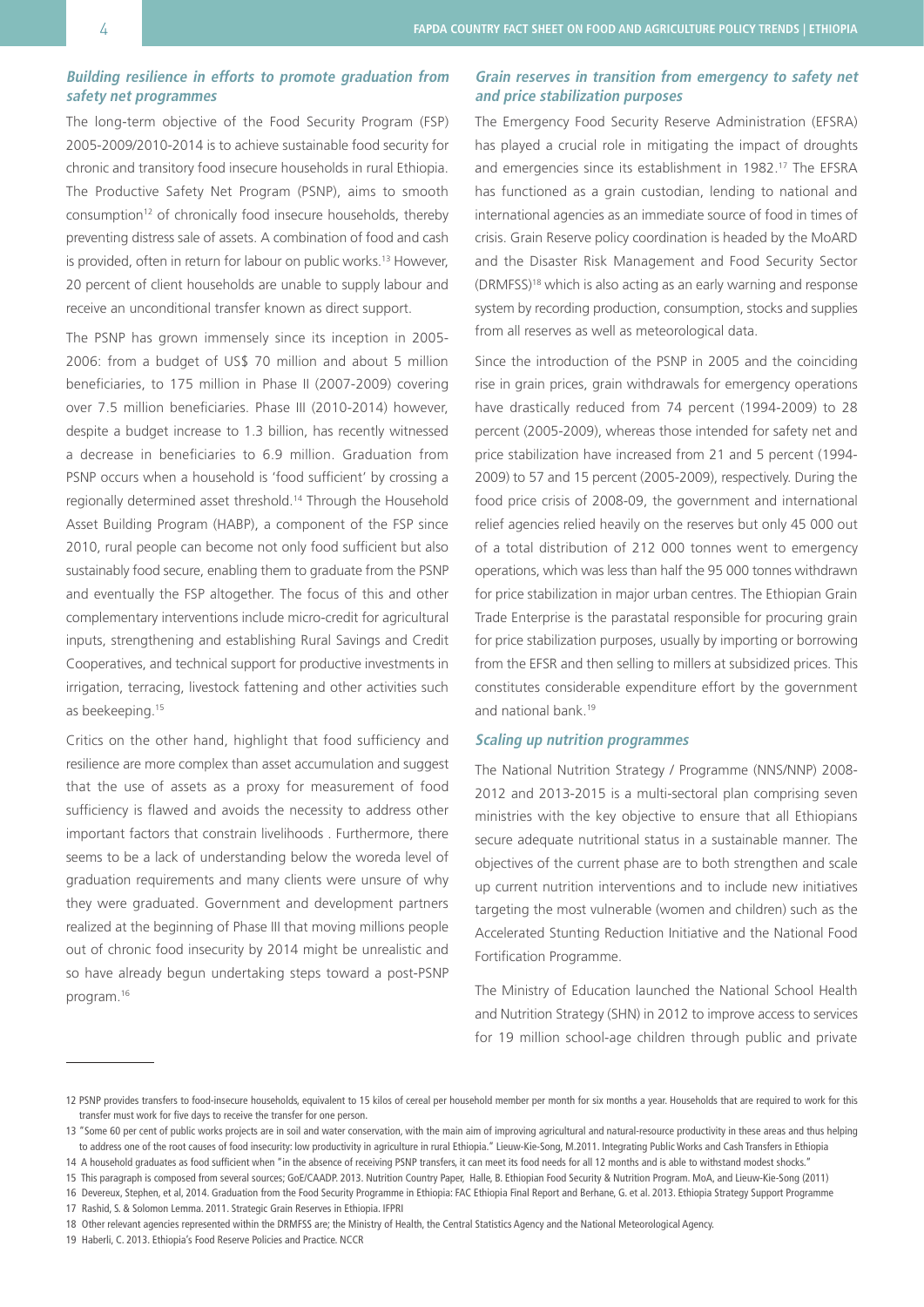schools. The Ministry of Health and other NNP partners have taken measures to ensure universal salt iodization. Through the Health Extension Program (HEP), 11 million children under 5 now receive Vitamin A supplements and de-worming medicine.

# **2.3 Trade-oriented policy decisions**

In combination with market development and currency devaluation, Ethiopia has made the promotion of commercial agriculture a priority. The MoARD developed the Master Plan (2005-2010) to boost market-oriented production for priority crops and livestock commodities in order to enhance competitiveness in international markets.

### **Implementation of ad hoc trade and market measures to stabilize food prices**

The Government of Ethiopia has dealt with food price instability primarily on an ad hoc basis. Measures have included export bans, retail price controls, and distribution of subsidized food. Export bans have been imposed intermittently on staple cereals; for example, an export ban on maize, wheat and sorghum was imposed in 2006, extended to all cereals in 2008, lifted in 2010 after a good harvest then finally re-imposed in 2011. In October 2008, an US\$ 800 million petroleum subsidy was transferred to stabilize grain prices. Untargeted price caps on 18 essential food items were put into effect January 2011 and then lifted 4 months later. In the same year, subsidized imports of wheat, sugar and palm oil were distributed: a measure estimated to have cost the government US\$ 137 million.

## **Establishment of a market institution to streamline major exports**

The Ethiopia Commodity Exchange (ECX) was established in 2008 by the Government of Ethiopia (GoE) to handle marketing of export commodities, eliminate middlemen and improve price signal transmission for farmers. Trade is currently limited to spot/cash exchange but processes are well under way to introduce online trading and establish remote trading centres in key agricultural locations across Ethiopia.20 Currently, three major export commodities are traded through the ECX: coffee (alone accounting for 25 percent of foreign exchange earnings), sesame and haricot beans. In fact, it has been illegal to trade coffee outside of the ECX since 2009 and sesame since 2010. Furthermore, it is illegal to sell export quality coffee on domestic markets, even if the price is higher.

In 2010, in a response to the recent international demand for high quality, socially responsible coffee, the ECX took a new approach to marketing. The Direct Specialty Trade (DST) approach allows the traceability of specialty coffees, a precondition for most quality certification such as Fair Trade, Rainforest Alliance or Organic, and employs a quality grading system that is internationally recognized.21 Despite the high volumes and earnings of cash crop commodities through the ECX, there are major challenges regarding the inclusion of staple grains.

### **Tapping export potential of the livestock sector**

Efforts to generate foreign exchange from livestock and derivative products including meat, raw hides and skins have resulted in measures to regulate informal trade, improve animal health and traceability, establish facilities and abattoirs, and acquire safety and quality certifications. The live animal and meat exportoriented Ethiopia Sanitary & Phytosanitary Standards and Livestock & Meat Marketing (SPS-LMM) programme (2005-2011) has transformed the sector through contributions such as: (i) creating and building capacity of the Animal and Plant Health Regulatory Directorate (APHRD), (ii) improving disease monitoring systems, (iii) introducing HACCP in export abattoirs, and (iv) improving the cold chain for meat exports such as cold storing and packing facilities.22 Value addition is also being encouraged in the tannery sector through the introduction of a 150 percent tax on semiprocessed or raw hides.

In an effort to regulate informal trade, accounting for 75 percent of all foreign livestock trade, a new bill will replace the 14-year old proclamation guiding the entire livestock market.<sup>23</sup> The new law is designed to increase efficiency through the elimination of middle-men. Markets will be identified and classified as primary or secondary, all traders will be licensed and all animals registered.



Central livestock market, Mekele. Ethiopia has Africa's largest livestock population, serving diverse functions; they are a source of food, income, draft power and manure for crop production and fuel.

<sup>20</sup> "The ECX has 17 delivery centers, 57 warehouses and traded volumes of 601,000 million tons of commodities such as coffee, sesame, maize, wheat and pea beans in 2012, compared to 47,734 million tons in its first year of operation. It has traded commodities with a combined value of USD 5 billion in its first five years" see news source at: [http://www.zawya.com/story/ECX\\_seiz](http://www.zawya.com/story/ECX_seizes_commodity_momentum-ZAWYA20140205072558/)[es\\_commodity\\_momentum-ZAWYA20140205072558/](http://www.zawya.com/story/ECX_seizes_commodity_momentum-ZAWYA20140205072558/)

<sup>21</sup> In collaboration with USAID's Agricultural Growth Program-Agriculture Market Development Project (AGP-AMDe), the ECX began implementing the Q Coffee Quality Certification System (recognized in the United States, Europe and Asia) of the Coffee Quality Institute (CQI) in 2010.

<sup>22</sup> This programme was funded by USAID but worked in close collaboration with government institutions; [Norman Borlaug Institute for International Agriculture/MoA of FDRE/USAID. 2011. SPS-](http://borlaug.tamu.edu/files/2012/03/SPS-LMM-Final-Report-FINAL-VERSION-6Dec-2011.pdf)[LMM Final Report \(2005-2011\)](http://borlaug.tamu.edu/files/2012/03/SPS-LMM-Final-Report-FINAL-VERSION-6Dec-2011.pdf) 

<sup>23</sup> First presented in October 2013, the bill was passed in January 2014after full consultative process overseen by the Ministry of Trade and the Ministry of Industry.